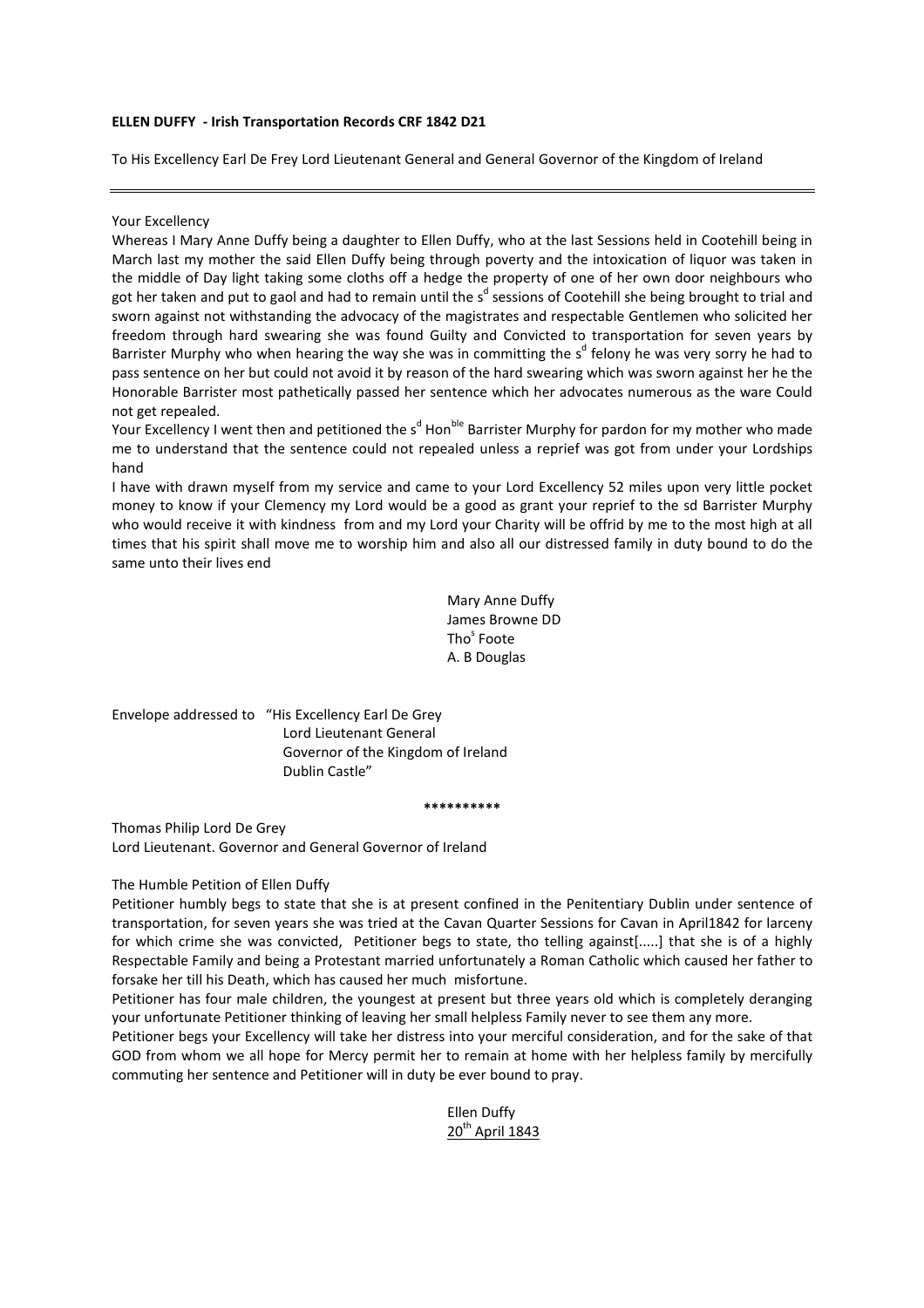We certify that petitioner is of a very respectable family and that her late father possessed considerable property in the County Fermanagh and was a well connected man.

25<sup>th</sup> April 1843

Newton Butler Signature indicipherable ? Bailey JP

John M (?) **Francis Billing** 

Curate of (Galloon) John (?) JP Henry

\*\*\*\*\*\*\*\*\*\*